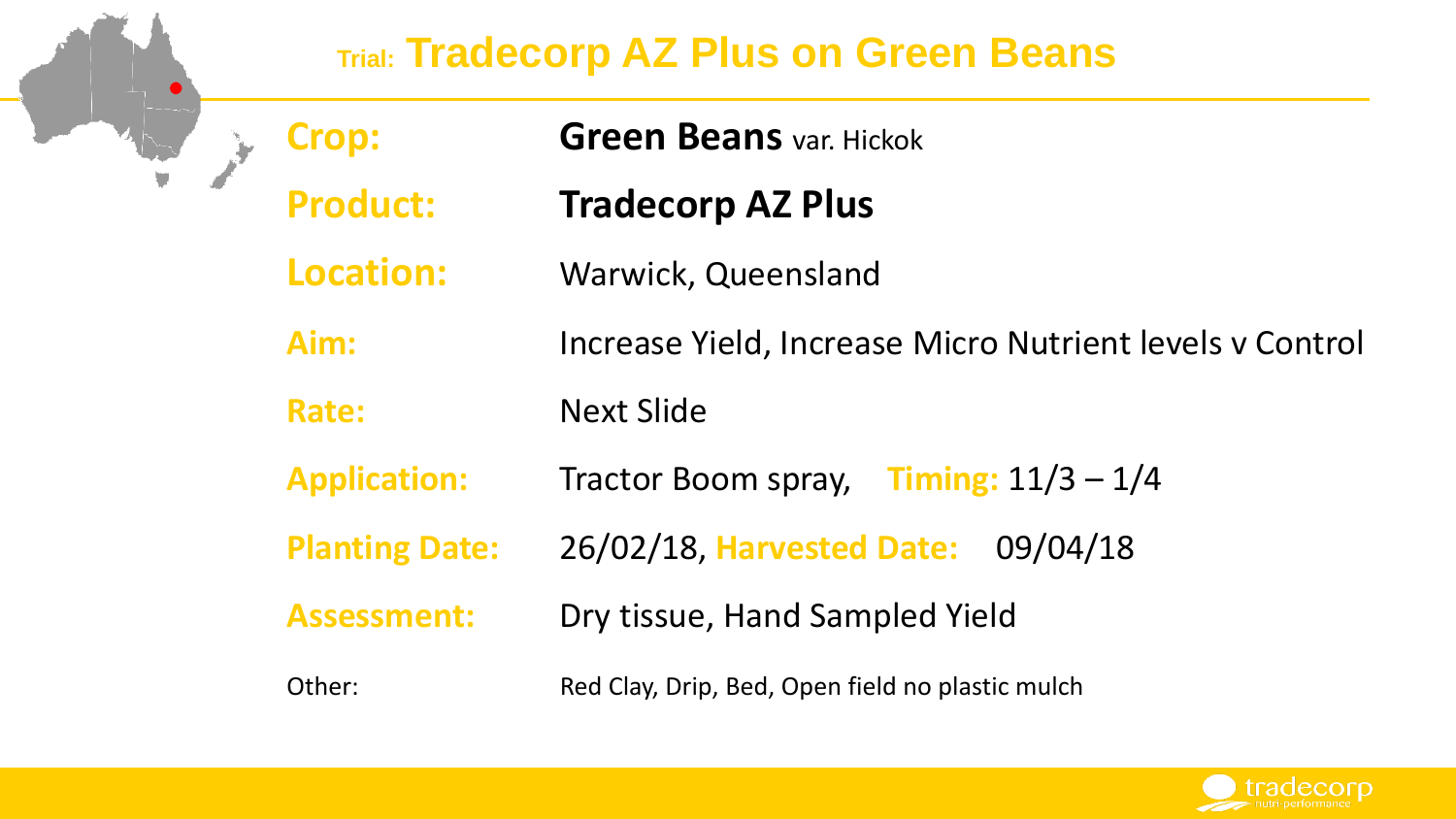#### **Trial: Tradecorp AZ Plus on Green Beans**

**Rate:**

| <b>Product</b>                                          | Rate (Ha)                   | <b>Application Interval</b>                             |
|---------------------------------------------------------|-----------------------------|---------------------------------------------------------|
| Lignosulfonate NPK + TE<br><b>Lignosulfonate TE Mix</b> | $4L + 4L$<br>2 <sub>L</sub> | 21 days, delayed due to weather<br>$(10 - 14$ is ideal) |
| <b>Tradecorp AZ Plus</b>                                | $1$ kg + 1kg                | 21 days, delayed due to weather<br>$(10 - 14$ is ideal) |

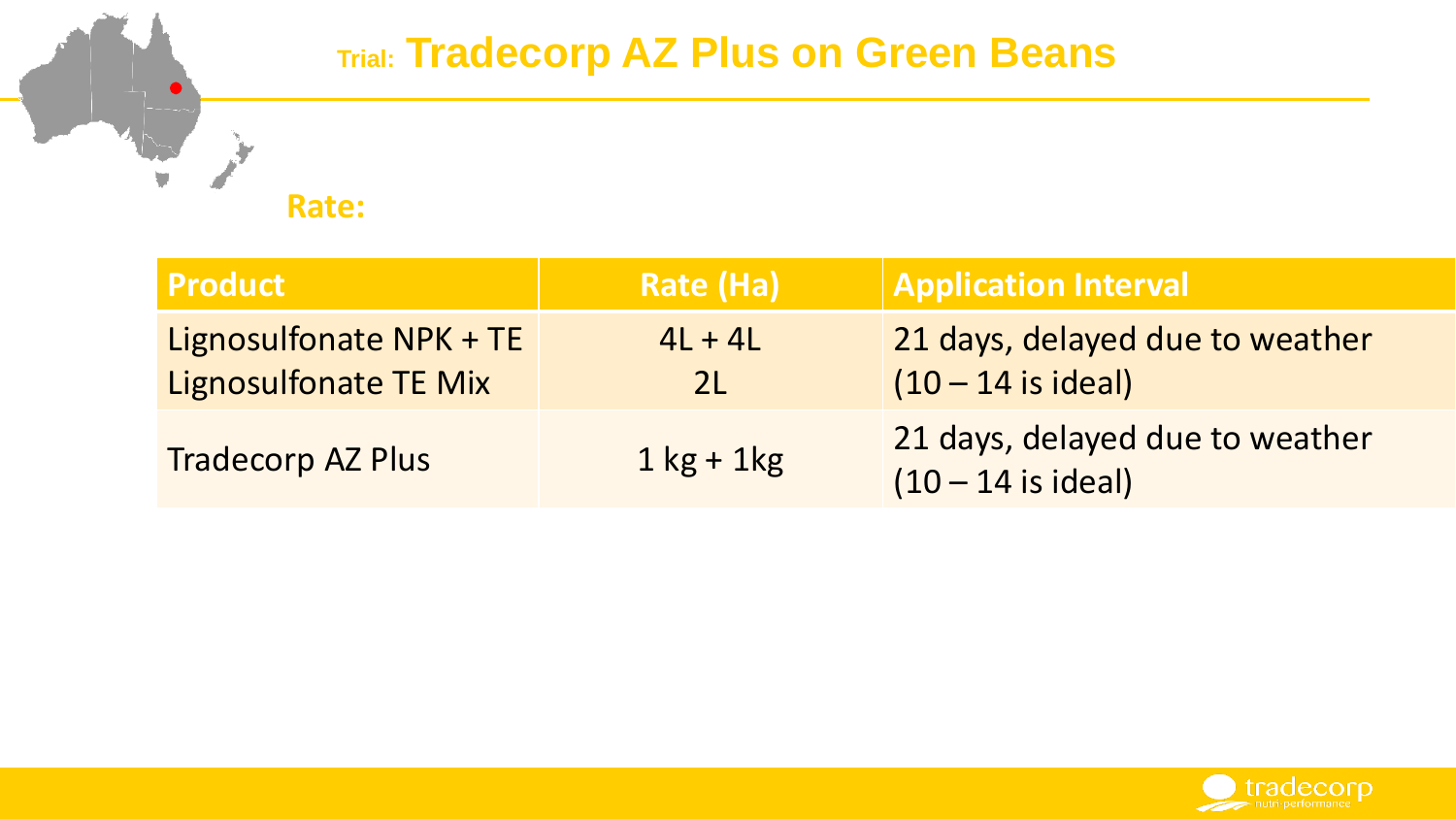## **Results – Dry Tissue Results**

| <b>Element</b>                      | <b>LOD</b> | <b>Result Units</b> | Result Units | <b>Optimal Range</b> | Comment          |        |       |        |        |
|-------------------------------------|------------|---------------------|--------------|----------------------|------------------|--------|-------|--------|--------|
| Total Nitrogen *+ (Dry Tissue)      |            | 4.230 %             | 3.840 %      | $3.9 - 6$            | Medium-low       |        |       |        |        |
| Nitrate N * (Dry Tissue)            |            | 2,460 ppm           | 2,660 ppm    | 1500 - 2500          | <b>High</b>      |        | $+8%$ |        |        |
| Phosphate * (Dry tissue)            |            | 0.30%               | 0.26%        | $0.32 - 0.5$         | Medium-low       |        |       |        |        |
| Potassium * (Dry tissue)            |            | 2.88 %              | 3.15 %       | $1.7 - 4$            | Optimal          | $+38%$ |       |        |        |
|                                     |            |                     |              |                      |                  |        |       |        |        |
| Boron (Dry tissue)                  |            | 42 ppm              |              |                      |                  | $+7%$  |       |        |        |
|                                     |            |                     | 45 ppm       | $40 - 60$            | Optimal          |        | $-3%$ |        |        |
| Copper * (Dry tissue)               |            | 75.5 ppm            | 73.4 ppm     | $6 - 50$             | <b>High</b>      |        |       |        |        |
| Iron * (Dry tissue)                 |            | $300$ ppm           | 416 ppm      | $50 - 300$           | <b>Very high</b> |        |       |        | $+39%$ |
| Manganese * (Dry tissue)            |            | 197.3 ppm           | 173.9 ppm    | $30 - 300$           | Optimal          |        |       |        |        |
| Zinc * (Dry tissue)                 |            | 42.20 ppm           | 42.89 ppm    | $30 - 100$           | Optimal          | $+2%$  |       | $-13%$ |        |
| Sodium * (Dry tissue)               |            | 0.008%              | $0.008$ %    | $0.01 - 0.08$        | Medium-low       |        |       |        |        |
| Chloride * (Dry tissue)             |            | 1.800 %             | 1.510 %      | $0.01 - 0.4$         | High             |        |       |        |        |
| Total Carbon * +(Dry Tissue)        |            | 39.1 %              | 40.1 %       |                      |                  |        |       |        |        |
|                                     |            |                     |              |                      |                  |        |       |        |        |
|                                     |            | Control             |              |                      |                  |        |       |        |        |
| - Lignosulfonate based product      |            |                     |              |                      |                  |        |       |        |        |
| <b>Tradecorp AZ Plus</b>            |            |                     |              |                      |                  |        |       |        |        |
| - 7 micronutrient EDTA Chemical mix |            |                     |              |                      |                  |        |       |        |        |

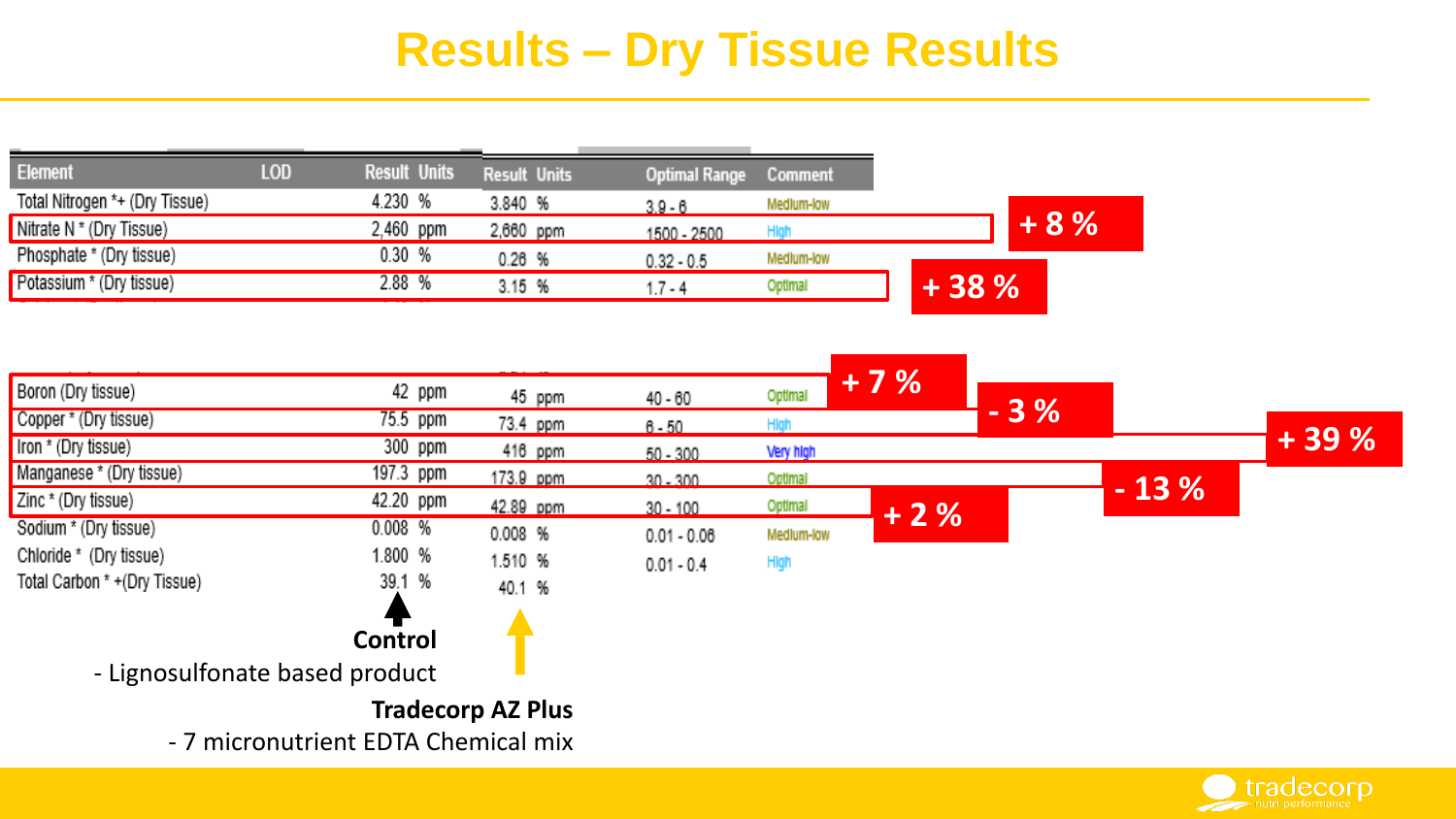#### **Results – Hand Pack-out Yield**



- **AZ Plus increased Total hand samples Pack-Out Yield by 40 %**
- This was due to **12% heavier beans**
- Brute Yield at harvest was similar and commercial packout data was not available

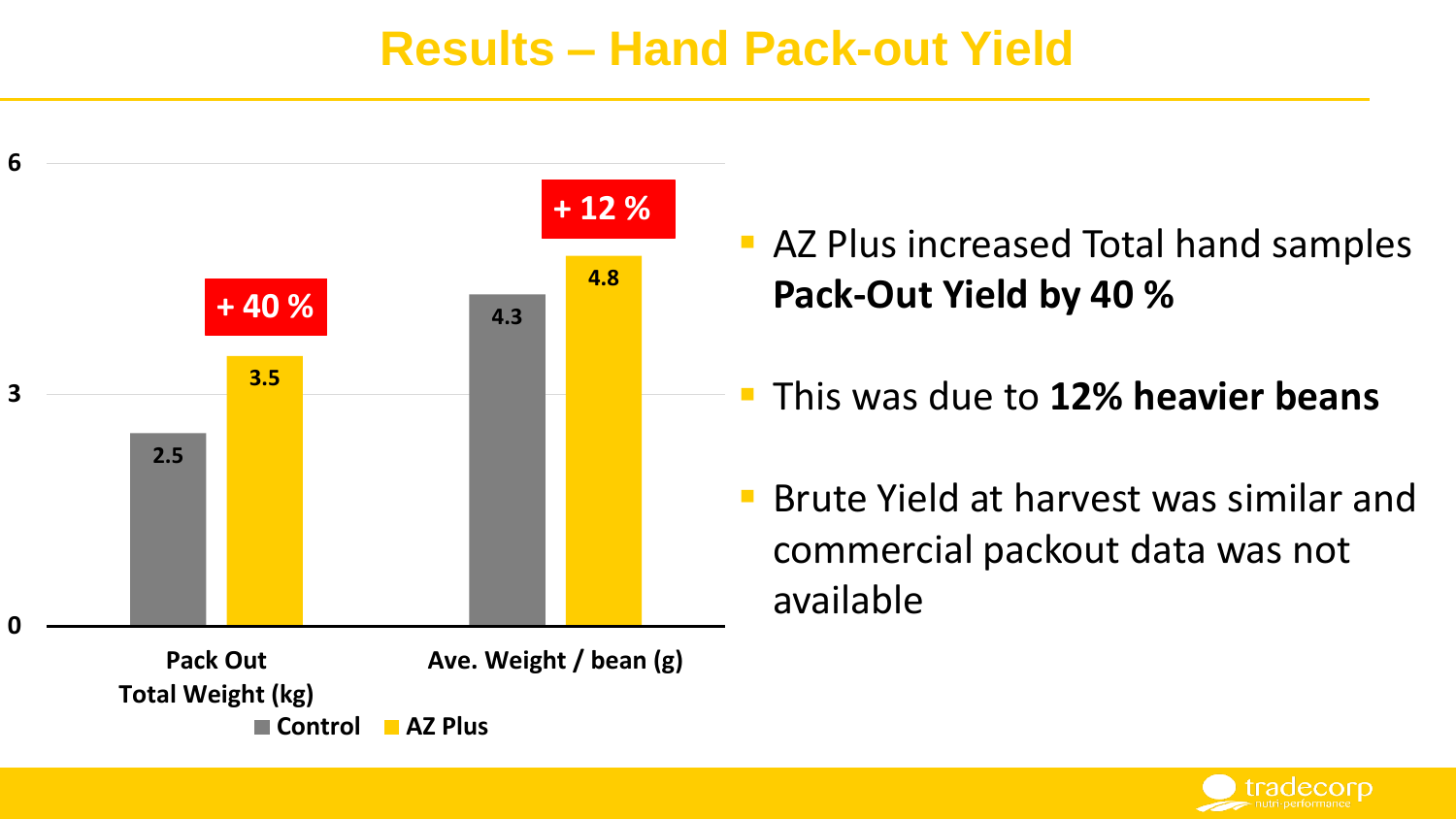# **Conclusion**

- **Tradecorp AZ Plus** tended to increase micro nutrient **Tissue Content,** allowing **greater efficacy** and **higher yield** compared to Lignosulfonate competitor
- **Tradecorp AZ Plus** improved the photosynthetic energy available to the plant **Dry Tissue Result:**
	- **Iron** uptake **(+39%)**
	- **Potassium** uptake **(+38%)**
	- **Nitrate** uptake **(+8%)**
	- **Boron** uptake **(+7%)**
- Higher tissue nutrient content increased **Bean Weight +12 %**
- Recommend follow bins through packhouse to get commercial packout in next trial